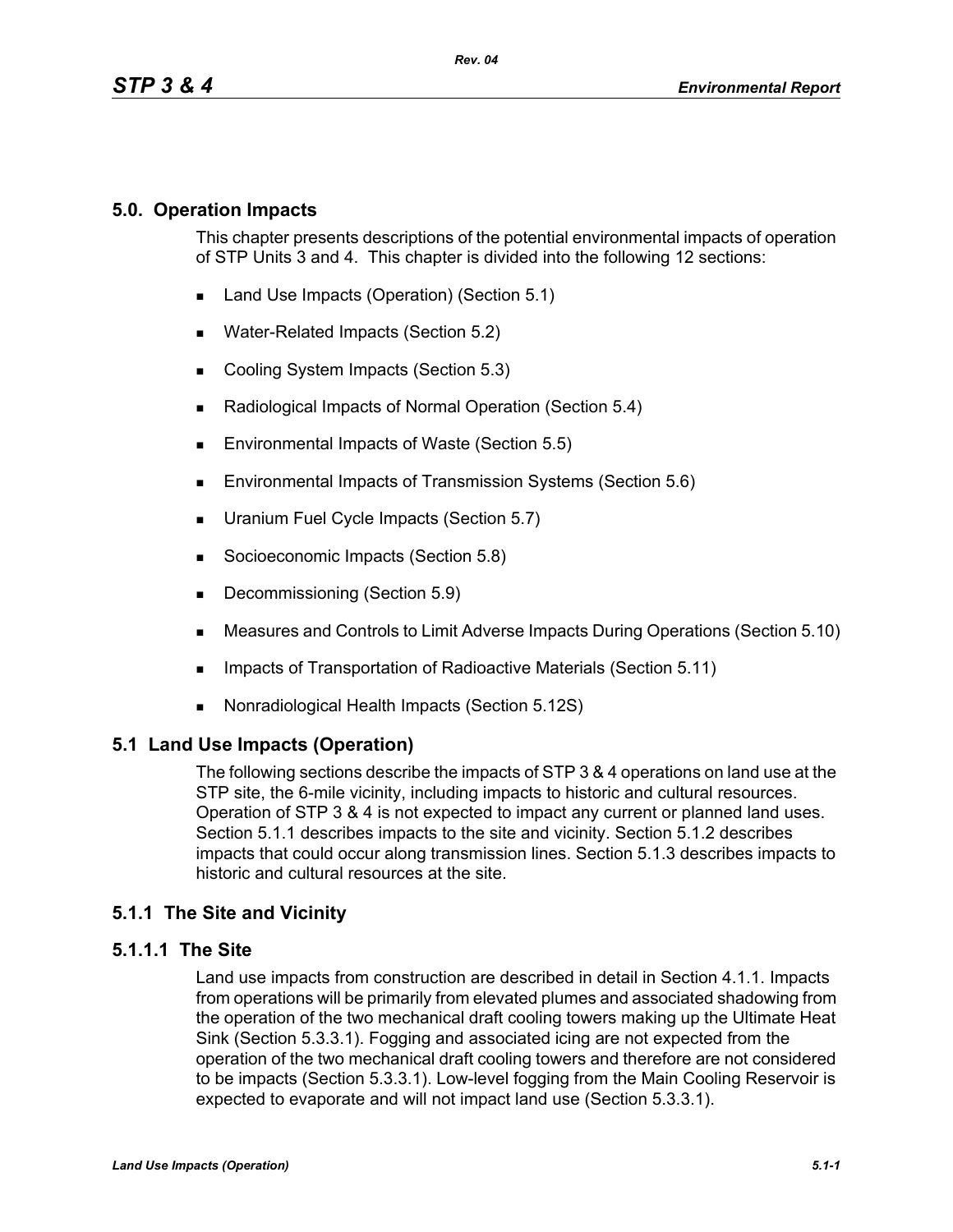The only other additional impacts to land use from operations will be the impacts of salt deposition from cooling tower drift. Cooling tower design is discussed in Section 3.4.2, and impacts of the heat dissipation system, including salt deposition, are discussed in Sections 5.3.3.1 and 5.3.3.2. NUREG-1555 (Reference 5.1-1) lists a threshold value of salt deposition where leaf damage would potentially be visible. This range is 8.9 to 17.8 pounds per acre per month. Salt deposition in the immediate vicinity of the cooling tower, out to 660 feet from the centerline of the cooling towers, is predicted to have a maximum of 160420 pounds per acre per month during the Summer season. Salt deposition in areas out to  $16001300$  feet from the cooling towers may be above 8.9 pounds per acre per month. However, salt deposition in all areas greater than 16004300 feet from the centerline of both the cooling towers will be below 8.9 pounds per acre per month. Salt deposition in areas out to 43003000 feet from the cooling towers may be above 0.89 pounds per acre month. However salt, deposition in all areas greater than 43003000 feet from the centerline of both the cooling towers will be below 0.89 pounds per acre per month. Salt deposition is only predicted to occur for locations less than two miles from the towers (Section 5.3.3.1.3).

There are no land use plans or anticipated changes by local or regional governmental agencies due to operations within the site. STPNOC concludes that operations impacts to land use from STP 3 & 4 will be SMALL and will not warrant mitigation.

### **5.1.1.2 The Vicinity**

As described in Section 2.5, the operations impact evaluation assumes that the residences of STP 3 & 4 employees will be distributed across the region in the same proportion as those of STP 1 & 2 employees. The operational work force for STP 3 & 4 will be approximately 888 additional employees (Section 3.10.3). Section 5.8.2 describes the impact of 888 new employees on the region's housing market and increases in tax revenues, as some land-use changes can be driven by increased property taxes.

As discussed in Section 2.5.2.6, housing trends associated with STP 3 & 4 are expected to mirror current housing trends associated with STP 1 & 2 with approximately 83 percent of the new employees expected to live in Matagorda (60.7 percent) and Brazoria (22.4 percent) Counties. Relatively few employees live in the vicinity of the STP site; the area is rural, with few utilities or amenities. The land adjacent to STP 3 & 4 is owned by private parties and has been passed down for several generations and is largely unavailable for development. It is likely that new employees who choose to settle in Matagorda and Brazoria Counties will purchase homes or acreage outside the vicinity of the STP site in the cities of Bay City (approximately 13 air miles from the STP site), Palacios (approximately 11 air miles from the STP site), Lake Jackson (approximately 40 air miles from the STP site), or Matagorda (approximately 8 air miles from the STP site). Based on the 19 years of experience from the operation of STP 1 & 2, increased tax revenues will not spur development in the direct vicinity of the STP site. (Reference 5.1-2)

There are no land use plans or anticipated changes by local or regional governmental agencies due to operations within the vicinity. STPNOC concludes that impacts to land use in the vicinity will be SMALL and not warrant mitigation.